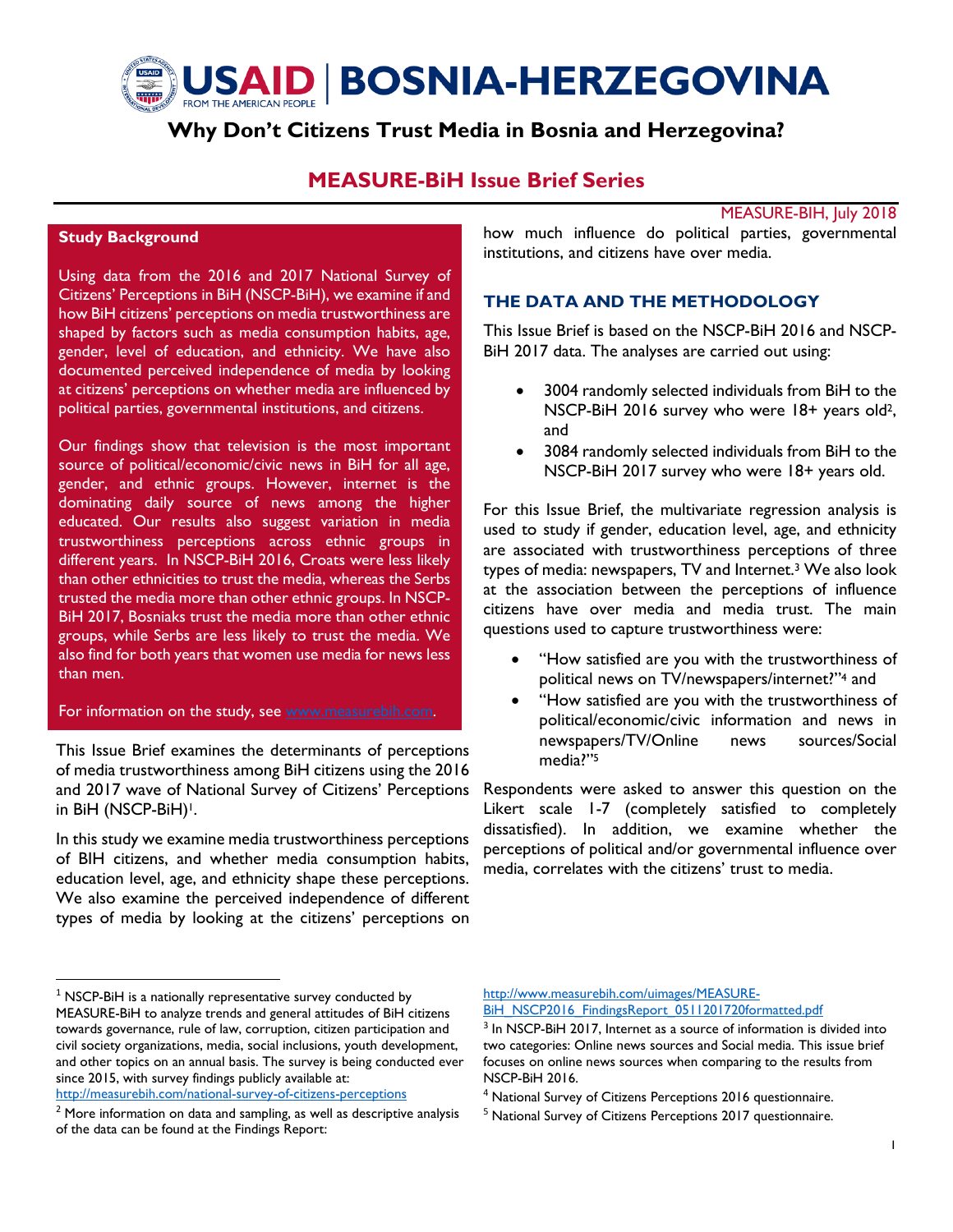

## **KEY FINDINGS**

#### **Media Usage**

## **The primary media source of political news in BiH is TV**

As shown in Figure 1, in 2017, the dominant daily source of political/economic/civic news for adults was TV (42%), whereas for the youth (respondents of the age range 18- 30)<sup>6</sup> it was the Internet (19%). In 2016, the results were similar - 47% adults used TV, and 29% of youth used Internet as their main daily source of political news. However, in 2017, 38% of youth and 61% of adults said they never used internet as a source of political/economic/civic news (compared to 28% of youth and 56% of adults in 2016).





The least consumed political/economic/civic news source, regardless of age, are newspapers: 61% of adults and 65% of youth in 2017, and, 54% of adults and 50% of youth in 2016 stated they never use newspapers for political/economic/civic news. This is consistent to global trends of print media decline in the digital era. <sup>7</sup> In BiH, this phenomenon is enhanced by poor economic conditions which prevent many citizens from buying newspapers.<sup>8</sup>

#### **Highly educated people rely more on the internet**

There are small differences across education levels in

 $\overline{a}$ 

choosing TV as the main daily source of news. These differences are mainly between citizens that finished secondary school and lower levels of education. In 2016, 48% of citizens with lower than secondary school education, 38% of those with secondary school diploma and 39% of those with more than secondary school education chose TV as the main daily source of political news. Similarly, in 2017, 43% of citizens with no secondary school diploma, 32% of those with secondary school diploma, and 30% of those with more than secondary school education are choosing TV for getting news every day. Newspaper consumption increases with the level of education - 3% of those with no secondary school diploma, 8% of those with secondary school diploma, and 20% of those with more than a secondary education said they read newspapers. The use of the internet as a source of news also varies significantly based on level of education obtained. The NSCP-BiH 2016 results show that about 37% of citizens with more than secondary school education use internet for getting news every day, compared with 19% for those with a secondary school diploma and 7% for those with primary school education. In NSCP-BiH 2017, the situation is similar, 3% of respondents with no secondary school diploma, 15% with secondary school diploma, and 26% with education higher than secondary school use internet on a daily basis for the purpose of getting informed on political news (see Figure 2).



**Figure 2. Political news consumption by type of media and education level**

[http://zenithmedia.se/wp-](http://zenithmedia.se/wp-content/uploads/2015/05/Media%20Consumption%20Forecasts%202015.pdf)

[content/uploads/2015/05/Media%20Consumption%20Forecasts%202015.](http://zenithmedia.se/wp-content/uploads/2015/05/Media%20Consumption%20Forecasts%202015.pdf) [pdf](http://zenithmedia.se/wp-content/uploads/2015/05/Media%20Consumption%20Forecasts%202015.pdf)

<sup>8</sup> Print media in BiH have over last 6 years, been continuously reporting income drop, according the monitoring results of MCA Group. [http://www.profitiraj.ba/2016101928678/region/prihod-medija-u-bih-u](http://www.profitiraj.ba/2016101928678/region/prihod-medija-u-bih-u-padu-poslednjih-est-godina.php)[padu-poslednjih-est-godina.php](http://www.profitiraj.ba/2016101928678/region/prihod-medija-u-bih-u-padu-poslednjih-est-godina.php)

<sup>6</sup> According to the Article 4 of the Youth Law of the FBiH (Official Gazette of the FBiH, No. 35/10), and Article 2 of the Law on Organization of the Youth of RS (Official Gazette of the RS, No. 98/04 and 119/08), young people refer to people aged 15 to 30 years. <sup>7</sup> Media Consumption Forecasts 2015, available at: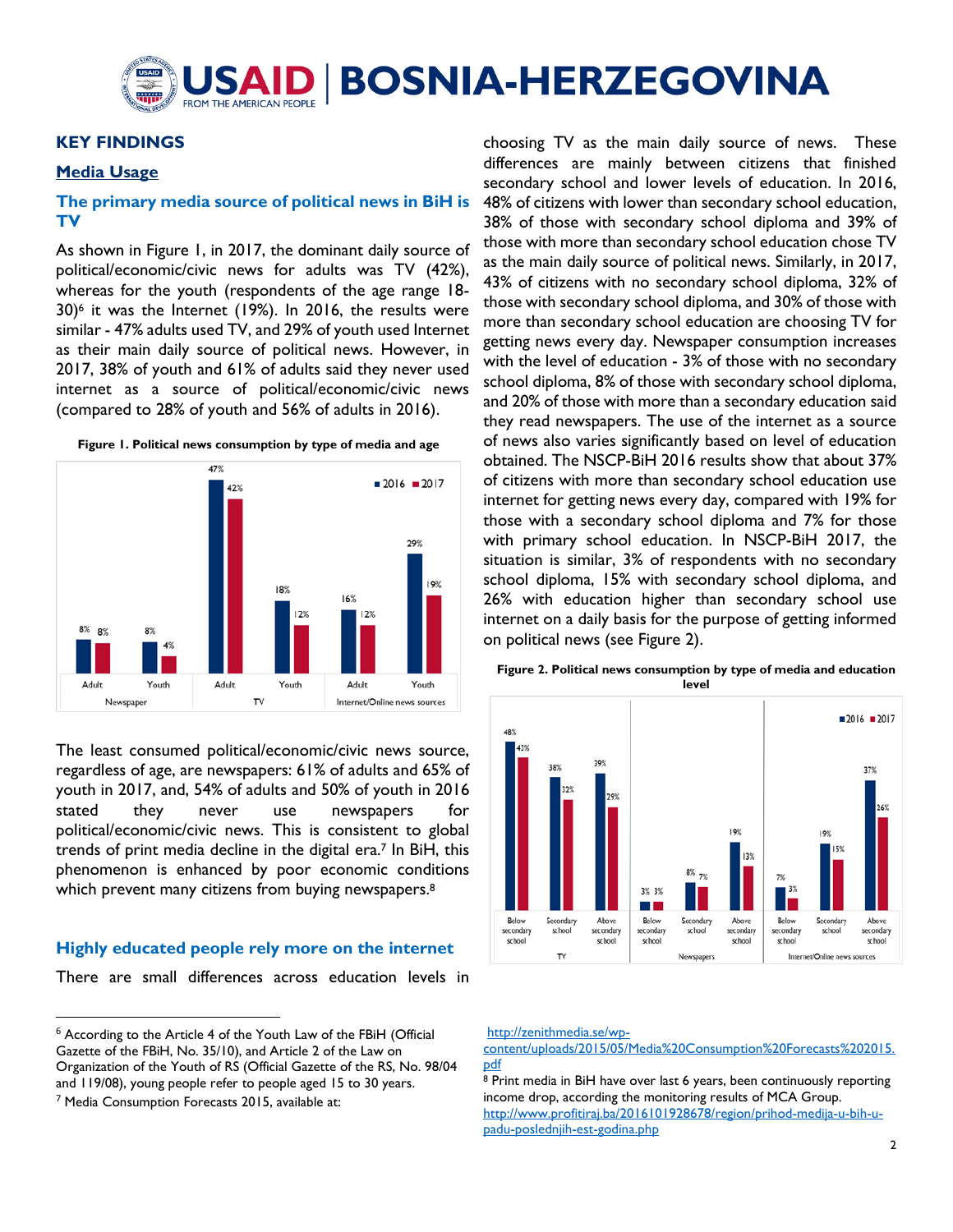

# **news from media less than men**

As Figure 3 shows, women in BiH are less likely than men to use the media for political/economic/civic news. This is true for all types of media (newspapers, TV, and internet/online news sources).

**Figure 1. Political news consumption by type of media and sex**



# **Croats use TV for political/economic/civic news less often than Bosniaks and Serbs**

As seen in Figure 4, the most significant differences in the consumption of political/economic/civic news on TV and internet exist across ethnicities. Among Croats, only 32% in 2017 and 29% in 2016 used TV for getting political/economic/civic news every day compared with 34% and 42% of Bosniaks, and 36% and 43% of Serbs.





**Women tend to consume political/economic/civic** In 2016, Bosniaks led in the everyday use of internet/online news sources (22%), followed by Serbs (14%) and Croats (13%). However, in 2017, Serbs (16%) proved to be leaders in the everyday use of Internet/online news sources, followed by 13% of Bosniaks and 6% of Croats.

# **Media Trustworthiness**

# **Citizens trust TV more than newspapers and internet/online news sources for political/economic/civic news**

In both waves of NSCP-BiH, respondents were asked to rate their satisfaction with trustworthiness of different types of media. The results show that BiH citizens have more trust in TV as a source of political/economic/civic news than in newspapers and internet/online news sources. Namely, in 2016, 55% of citizens were at least somewhat satisfied with TV in this regard, compared with 37% who were at least somewhat satisfied with newspapers and 35% with the internet. Similarly, in 2017, 50% of respondents were at least somewhat satisfied with TV as a main news source, compared to 28%, 30%, and 29% with newspapers, online news sources, and social media, respectively (see Figure 5).

**Figure 5. BiH Citizens' Satisfaction with Trustworthiness of Information and News on Media**

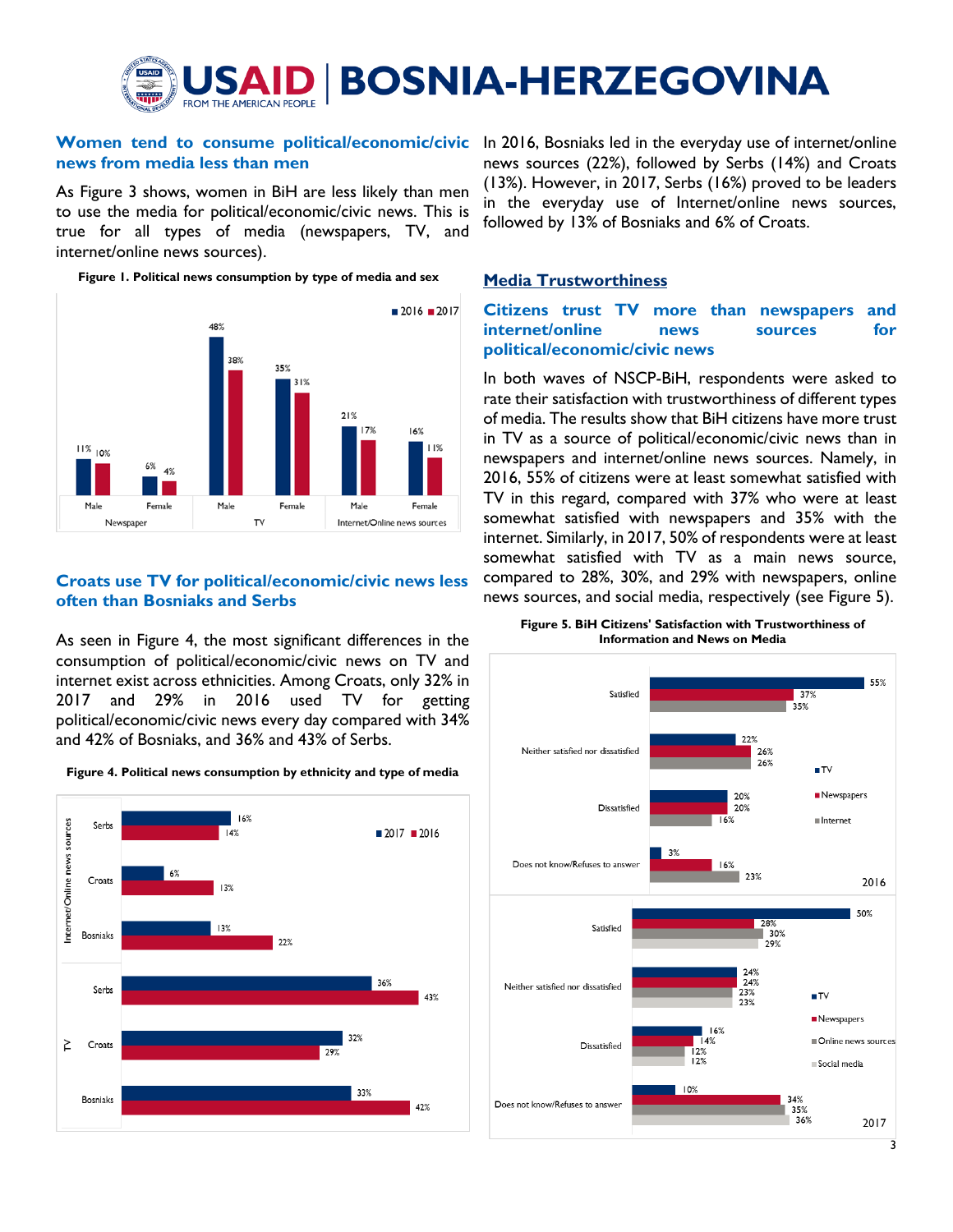

# **Media Trust and Individual Characteristics**

To assess the relationship between media trust and individual characteristics, we use regression models that estimate the likelihood of trustworthiness for each media.

Results are summarized in Table 1.

| <b>Effects on trust to TV</b>         |            | 2016                         |                    |                            |              |                     |  |
|---------------------------------------|------------|------------------------------|--------------------|----------------------------|--------------|---------------------|--|
|                                       | Coef.      |                              | <b>Robust</b>      |                            | Coef.        | <b>Robust</b>       |  |
|                                       |            |                              | <b>SE</b>          |                            |              | <b>SE</b>           |  |
| Bosniaks                              |            | $0.129**$                    | 0.059              | $-0.276$ **                |              | 0.059               |  |
| Croats                                | $0.492***$ |                              | 0.085              | $-0.193**$                 |              | 0.093               |  |
| Other ethnicities or did not declare  | $0.653***$ |                              | 0.158              | $0.441**$                  |              | 0.191               |  |
| <b>Females</b>                        | 0.085      |                              | 0.054              | 0.047                      |              | 0.053               |  |
| Secondary school                      | $0.142**$  |                              | 0.063              | 0.036                      |              | 0.067               |  |
| Above secondary school                | $0.267***$ |                              | 0.090              | $0.274***$                 |              | 0.089               |  |
| Youth                                 | $0.150**$  |                              | 0.068              | $0.139**$                  |              | 0.060               |  |
| Perception that citizens' influence   |            |                              |                    |                            |              |                     |  |
| over TV is too small                  | $0.220***$ |                              | 0.061              | $0.111*$                   |              | 0.062               |  |
| <b>Effects on trust to newspapers</b> |            | 2016                         |                    |                            | 2017         |                     |  |
|                                       |            | Robust<br>Coef.<br><b>SE</b> |                    | Coef.                      |              | Robust<br>SE        |  |
| <b>Bosniaks</b>                       | $0.355***$ |                              | 0.063              |                            | $-0.148**$   | 0.065               |  |
| Croats                                | $0.613***$ |                              | 0.092              |                            | 0.030        | 0.104               |  |
| Other ethnicities or did not declare  | $0.689***$ |                              | 0.157              | $0.595***$                 |              | 0.216               |  |
| <b>Females</b>                        | 0.052      |                              | 0.058              | $0.170***$                 |              | 0.060               |  |
| Secondary school                      | $0.117*$   |                              | 0.070              | 0.030                      |              | 0.079               |  |
| Above secondary school                |            | $0.201**$                    | 0.098              | $0.258*$                   |              | 0.099               |  |
| Youth                                 | 0.067      |                              | 0.070              | 0.058                      |              | 0.069               |  |
| Perception that citizens' influence   |            |                              |                    |                            |              |                     |  |
| over newspapers is too small          |            | $0.150**$                    | 0.066              | 0.102                      |              | 0.073               |  |
|                                       |            | 2016                         |                    | 2017                       |              |                     |  |
| <b>Effects on trust to:</b>           |            |                              | <b>Online news</b> |                            |              |                     |  |
|                                       |            | <b>Internet</b>              | sources            |                            | Social media |                     |  |
|                                       | Coef.      | <b>Robust</b><br>SE          | Coef.              | <b>Robust</b><br><b>SE</b> | Coef.        | Robust<br><b>SE</b> |  |
| Bosniaks                              | $0.230***$ | 0.064                        | -0.158**           | 0.068                      | -0.187***    | 0.069               |  |
| Croats                                | $0.583***$ | 0.096                        | $-0.041$           | 0.107                      | $-0.036$     | 0.111               |  |
| Other ethnicities or did not declare  | $0.538***$ | 0.145                        | $0.60**$           | 0.239                      | 0.385        | 0.235               |  |
| <b>Females</b>                        | 0.008      | 0.059                        | 0.073              | 0.062                      | 0.072        | 0.063               |  |
| Secondary school                      | $-0.022$   | 0.072                        | $-0.125$           | 0.089                      | $-0.088$     | 0.089               |  |
| Above secondary school                | $-0.060$   | 0.095                        | 0.050              | 0.108                      | 0.041        | 0.108               |  |
| Youth                                 | $-0.051$   | 0.070                        | $-0.016$           | 0.067                      | 0.057        | 0.067               |  |
| Perception that citizens' influence   |            |                              |                    |                            |              |                     |  |
| over Internet/Online news             | $0.284***$ | 0.061                        | $0,198***$         | 0.066                      | $0.230***$   | 0.067               |  |
| sources/Social media is too small     |            |                              |                    |                            |              |                     |  |

|  | Table 1. Regression results, trustworthiness by media type |  |  |
|--|------------------------------------------------------------|--|--|
|  |                                                            |  |  |

The 2016 findings demonstrate that Bosniaks, Croats, and other ethnicities are less likely to trust any media when compared to Serbs (the omitted category). Croats and individuals of other ethnicity are less likely than Bosniaks and Serbs (the omitted category) to trust any media source. However, the 2017 results show that Bosniaks are significantly more likely to trust all media sources compared to other ethnicities. Respondents in other ethnicities (Roma,

Jews, Bosnians and Herzegovinians, or those who do not declare on their ethnicity) appear to be more likely than other ethnicities to distrust media.

Our 2017 findings demonstrate that those with above secondary school education are less likely to trust any media for political/economic/civic news compared to those with a secondary school education or those with below secondary school education (the omitted category). For TV and newspapers these results are at a significant level. In 2016, findings were different - those with above secondary school education were less likely to trust TV for political news than those with a secondary school education or those with below secondary school education (the omitted category). Similar relationship holds for newspapers, with slightly lower statistical significance.

Both waves of NSCP-BiH also show that youth are less likely to trust TV than adults (the omitted category). As for the newspapers and internet (online news sources), the age range does not seem to be statistically significant predictor of trustworthiness.

The regression analysis in Table 1 shows that the perceptions of ordinary citizens' influence over media are significant in predicting the level of trust to media (except for newspapers in 2017).

Although we found some indications that women tend to distrust media more than men, those findings are not at statistically significant levels. There is a statistical significance when looking at the trust of females to newspapers in NSCP-BiH 2017 findings (see Table 1).

## **Influence of Political Parties and Government**

# **Too much influence over media by political parties and governments affects trust to media negatively**

Respondents were asked about their perceptions of how much influence do political parties and government institutions have over all types of media. Very high percentage of them, regardless of age, education level, or ethnicity believe that both, political parties and government institutions, have too much influence over all types of media.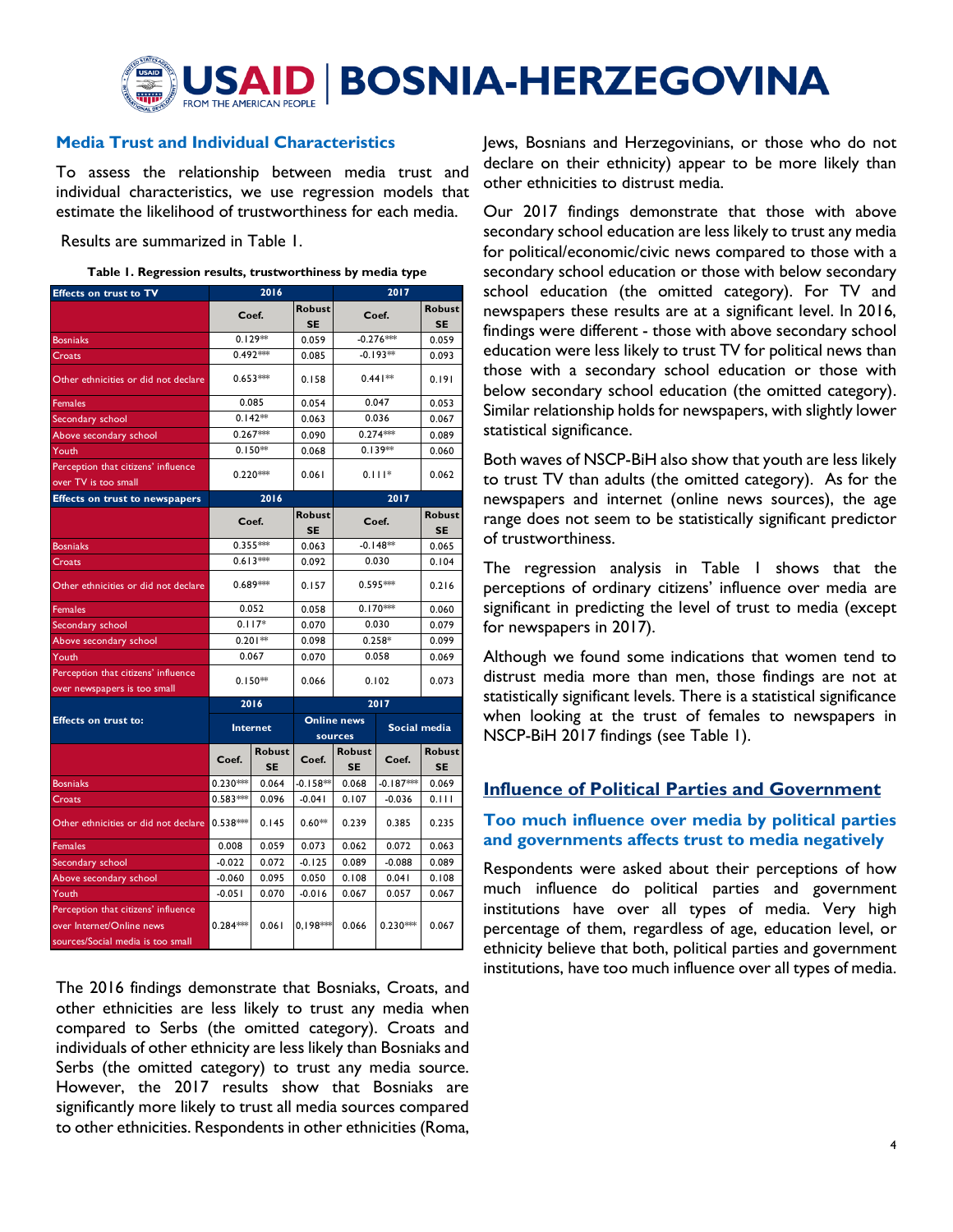

In both 2016 and 2017, more than half of BiH citizens held the opinion that political parties and government institutions have too much influence over the content that is being published on TV. In particular, 73% of citizens in 2016 and 61% of citizens in 2017 believed that political parties influence TV content too much. On the other hand, 67% of citizens in 2016 and 58% of citizens in 2017 believed that government institutions have too much influence over TV. Similar results were found when investigating the perception on the newspapers' independence. Concretely, 69% of citizens in 2016 and 54% in 2017 held the opinion of political parties having too much influence over the content being published by the newspapers. Moreover, 62% of citizens in 2016 and 50% in 2017 believed the same for the government institutions. Even though the Internet (online news sources and/or social media) is perceived as the most independent media by BiH citizens, many people still believe it is under too much influence of both, political parties and government institutions (see Figure 6).





**Table 2. Political parties' and government institutions' influence over trust across all media types**

|                                                                                    |                   | 2016                |                     | 2017                |              |                     |  |
|------------------------------------------------------------------------------------|-------------------|---------------------|---------------------|---------------------|--------------|---------------------|--|
|                                                                                    | Coef.             |                     | <b>Robust</b><br>SE | Coef.               |              | Robust<br>SE        |  |
| Perception that political parties have too<br>much influence over TV               | $0.176***$        |                     | 0.079               | 0.094               |              | 0.071               |  |
| Perception that government institutions<br>have too much influence over TV         | $0.229***$        |                     | 0.074               | $0.116*$            |              | 0.067               |  |
| Perception that citizens have too little<br>influence over TV                      |                   | $0.135*$            |                     | 0.097               |              | 0.066               |  |
| <b>Bosniaks</b>                                                                    | $0.156**$         |                     | 0.061               | $-0.305***$         |              | 0.062               |  |
| Croats                                                                             | $0.517***$        |                     | 0.089               | $-0.199**$          |              | 0.098               |  |
| Other ethnicities or did not declare                                               | $0.611***$        |                     | 0.164               |                     | $0.350*$     | 0.207               |  |
| Females                                                                            | $0.109*$          |                     | 0.056               |                     | 0.034        | 0.056               |  |
| Secondary school                                                                   | $0.163**$         |                     | 0.067               | 0.016               |              | 0.072               |  |
| Above secondary school                                                             | $0.246***$        |                     | 0.094<br>0.071      | $0.228**$           |              | 0.093               |  |
| Youth                                                                              |                   | $0.116*$            |                     |                     | $0.149**$    | 0.063               |  |
| <b>Effects on trust to newspapers</b>                                              |                   | 2016                |                     | 2017                |              |                     |  |
|                                                                                    | Coef.             |                     | Robust<br><b>SE</b> |                     | Coef.        | Robust<br><b>SE</b> |  |
| Perception that political parties have too<br>much influence over newspapers       | $0.245***$        |                     | 0.089               |                     | $-0.009$     | 0.089               |  |
| Perception that government institutions<br>have too much influence over newspapers | $-0.012$          |                     | 0.083               |                     | $0.190**$    | 0.086               |  |
| Perception that citizens have too little<br>influence over newspapers              | 0.104             |                     | 0.076               | 0.094               |              | 0.078               |  |
| <b>Bosniaks</b>                                                                    | $0.373***$        |                     | 0.067               |                     | $-0.145**$   | 0.069               |  |
| Croats                                                                             | $0.618***$        |                     | 0.097               |                     | 0.032        | 0.111               |  |
| Other ethnicities or did not declare                                               | $0.731***$        |                     | 0.161               | $0.660***$          |              | 0.236               |  |
|                                                                                    | 0.090             |                     | 0.061               |                     | $0.158**$    | 0.063               |  |
| Females                                                                            | $0.137*$<br>0.074 |                     |                     | 0.021               |              | 0.083               |  |
| Secondary school                                                                   |                   |                     |                     |                     |              |                     |  |
| Above secondary school                                                             | $0.199*$          |                     | 0.104               |                     | $0.205**$    | 0.104               |  |
| Youth                                                                              | 0.048             |                     | 0.074               |                     | 0.062        | 0.072               |  |
| <b>Effects on trust to:</b>                                                        | 2016              |                     |                     |                     | 2017         |                     |  |
|                                                                                    | Internet          |                     | nline news sourc    |                     | Social media |                     |  |
|                                                                                    | Coef.             | Robust<br><b>SE</b> | Coef.               | Robust<br><b>SE</b> | Coef.        | Robust<br>SE        |  |
| Perception that political parties have too                                         |                   |                     |                     |                     |              |                     |  |
| much influence over Internet/Online news                                           | 0.068             | 0.090               | 0.012               | 0.094               | $-0.299***$  | 0.092               |  |
| sources/Social media                                                               |                   |                     |                     |                     |              |                     |  |
| Perception that government institutions                                            |                   |                     |                     |                     |              |                     |  |
| have too much influence over                                                       | 0.142             | 0.088               | 0.065               | 0.092               | $0.246***$   | 0.090               |  |
| Internet/Online news sources/Social media                                          |                   |                     |                     |                     |              |                     |  |
| Perception that citizens have too little                                           |                   |                     |                     |                     |              |                     |  |
| influence over Internet/Online news                                                | $0.248***$        | 0.069               | $0.232***$          | 0.073               | $0.249***$   | 0.073               |  |
| sources/Social media<br><b>Bosniaks</b>                                            | $0.250***$        | 0.068               | $-0.171**$          | 0.074               | $-0.231***$  | 0.075               |  |
| Croats                                                                             | $0.639***$        | 0.102               | $-0.104$            | 0.115               | $-0.089$     | 0.119               |  |
|                                                                                    | $0.608*$          | 0.156               | $0.487*$            | 0.253               | 0.317        | 0.249               |  |
| Other ethnicities or did not declare<br>Females                                    | 0.027             | 0.062               | 0.065               | 0.067               | 0.061        | 0.068               |  |
| Secondary school                                                                   | $-0.020$          | 0.078               | $-0.114$            | 0.097               | $-0.087$     | 0.097               |  |
| Above secondary school                                                             | $-0.066$          | 0.102               | 0.013               | 0.116               | $-0.003$     | 0.117               |  |

In addition, the regression analysis demonstrates (Table 2) that the perception of too much influence by the political parties over TV and newspapers is a significant predictor of lower trust towards those types of media.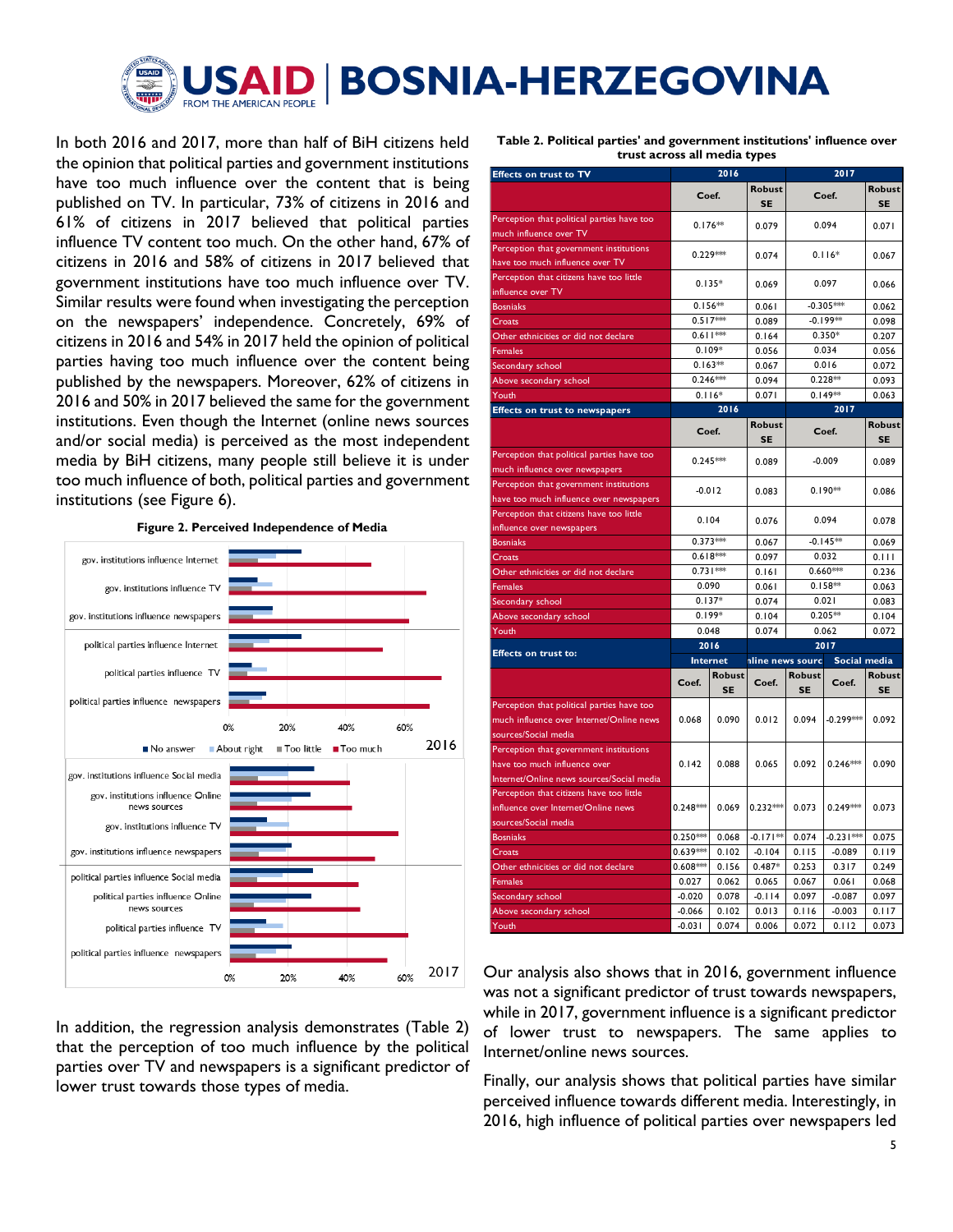

to citizens' lower trust to this media, while in 2017, high influence of political parties over newspapers resulted in citizens' having higher trust towards newspapers.

## **Too little influence over media by citizens**

On the other hand, as illustrated by the Figure 7, very few respondents believe that citizens of BiH have any influence over media. In 2016, almost two thirds of BiH citizens (70%) said their influence over newspapers is too small. When it comes to TV, percentage of citizens who believed that they have too small influence over the content being published is even larger - 74%. Finally, 58% of citizens held this opinion for the content being published on the Internet. Results of NSCP-BiH 2017 show that citizens' beliefs regarding their influence over media content remain mostly unchanged. In particular, small influence over content being published by newspapers is recognized by 66% of citizens; 71% of citizens held this opinion for TV; 55% for online news sources; and 52% for social media.



**Figure 3. Perceived Citizens Influence over Media**

#### <sup>9</sup> For more details, please see: MEASURE Assessment of the media Sector in BiH, 2016 available at:

l

[http://measurebih.com/uimages/Assessment%20of%20the%20Media%20S](http://measurebih.com/uimages/Assessment%20of%20the%20Media%20Sector%20in%20B&H.pdf) [ector%20in%20B&H.pdf;](http://measurebih.com/uimages/Assessment%20of%20the%20Media%20Sector%20in%20B&H.pdf) Ibrahimbegovic Tihak, V. 2015 Media Literacy in Digital Age, available at: [https://issuu.com/internewsbih/docs/zbornik](https://issuu.com/internewsbih/docs/zbornik-a5_final)[a5\\_final;](https://issuu.com/internewsbih/docs/zbornik-a5_final) Tajic, L. 2013, Media Literacy in BiH, available at: [http://www.internews.ba/sites/default/files/resursi/Medijska%20pismenos](http://www.internews.ba/sites/default/files/resursi/Medijska%20pismenost%20u%20BiH_0.pdf) [t%20u%20BiH\\_0.pdf](http://www.internews.ba/sites/default/files/resursi/Medijska%20pismenost%20u%20BiH_0.pdf)

<sup>10</sup> According to the 2016 World Press Freedom Index by Reporters without borders, BIH overall score dropped for two places comparing to

### **IMPLICATIONS**

The findings from this Issue Brief suggest that the perceived trustworthiness of the three types of media we examine is significantly influenced by the ethnicity of BiH citizens. Also, the lower trust in TV by citizens with higher education is important finding for media literacy advocates in BiH, as it suggests that respondents with higher education have more critical attitude towards TV content. It implies questioning and analyzing media content, rather than taking it for granted, which a media literate audience would do.

This however, needs to be looked at in the BiH context. In 2016, only few of the respondents have education higher than secondary school (9% graduated from university, 3% started university, and 1% completed some kind of specialized education after secondary school). In 2017, 1% of respondents have finished post-secondary school specialization, 4% high school and first grade of faculty, and 12% have a university degree. Therefore, the portion of those with some critical attitude towards TV content, is minimal. This is in line with the existing research in BiH, according to which, media literacy education is heavily under-developed in the curricula of primary and secondary school. Moreover, the quality of the available media education is questionable, as it is not aimed at developing critical approach to media content, but it is rather descriptive of existing media forms. 9

An interesting finding is that ethnicity is a significant predictor of media trust. However, tat least part of the explanation most likely lies in the specific BiH media landscape where media and audience(s) are divided along the ethnic lines. In order to fully explain this finding, further research is required. Furthermore, the citizens' perceptions on the very strong influence of political parties and governmental institutions over the media, indeed suggest the scarcity of media independence, which is consistent with the overall decline in media freedom in BiH<sup>10</sup>. Therefore, it is no surprise that it affects the trust towards media negatively.

2015 Index. Available at: [https://rsf.org/en/bosnia-herzegovina.](https://rsf.org/en/bosnia-herzegovina) Other media quality assessment tools are also showing negative trend of media quality decline in BIH. For more information see Media Sustainability Index by IREX, available at:

[https://www.irex.org/sites/default/files/pdf/media-sustainability-index](https://www.irex.org/sites/default/files/pdf/media-sustainability-index-europe-eurasia-2016-bosnia.pdf.pdf)[europe-eurasia-2016-bosnia.pdf.pdf,](https://www.irex.org/sites/default/files/pdf/media-sustainability-index-europe-eurasia-2016-bosnia.pdf.pdf) as well as the Freedom House Index available at: [https://freedomhouse.org/report/freedom-press/freedom](https://freedomhouse.org/report/freedom-press/freedom-press-2015#.WHydF1MrK00)[press-2015#.WHydF1MrK00](https://freedomhouse.org/report/freedom-press/freedom-press-2015#.WHydF1MrK00)